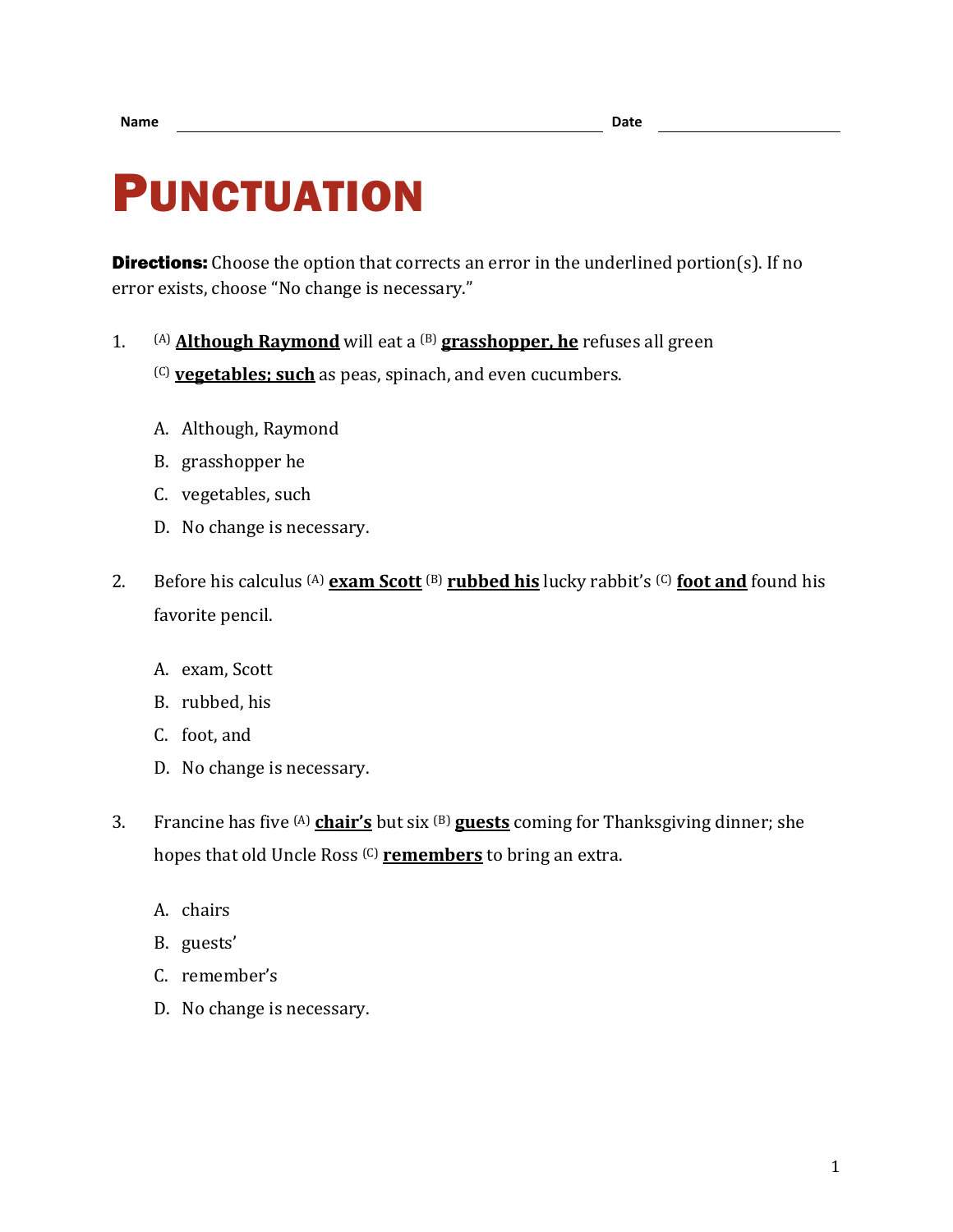- 4. Roseanne washed the piles of dirty (A) **dishes; while** Maria vacuumed the filthy rug; they (B) **tried to** complete a (C) **month's** worth of housekeeping in a single hour.
	- A. dishes while
	- B. tried, to
	- C. months
	- D. No change is necessary.
- 5. Audrey (A) **can't** leave work early, and Peggy (B) **wont** help with the cupcakes, so I guess (C) **I'll** have to do all the baking myself.
	- A. ca'nt
	- B. won't
	- C. Ill
	- D. No change is necessary.
- 6. During our (A) **picnic, we** were tormented by (B) **insects: ants** swarming into the potato (C) **salad, bees** buzzing by our ears, and a katydid jumping into Henry's open mouth.
	- A. picnic we
	- B. insects; ants
	- C. salad bees
	- D. No change is necessary.

**Directions:** Choose the sentence that is correctly punctuated.

## 7.

- A. Roger spent three hours writing Christinas paper.
- B. Roger spent three hour's writing Christina's paper.
- C. Roger spent three hours writing Christina's paper.